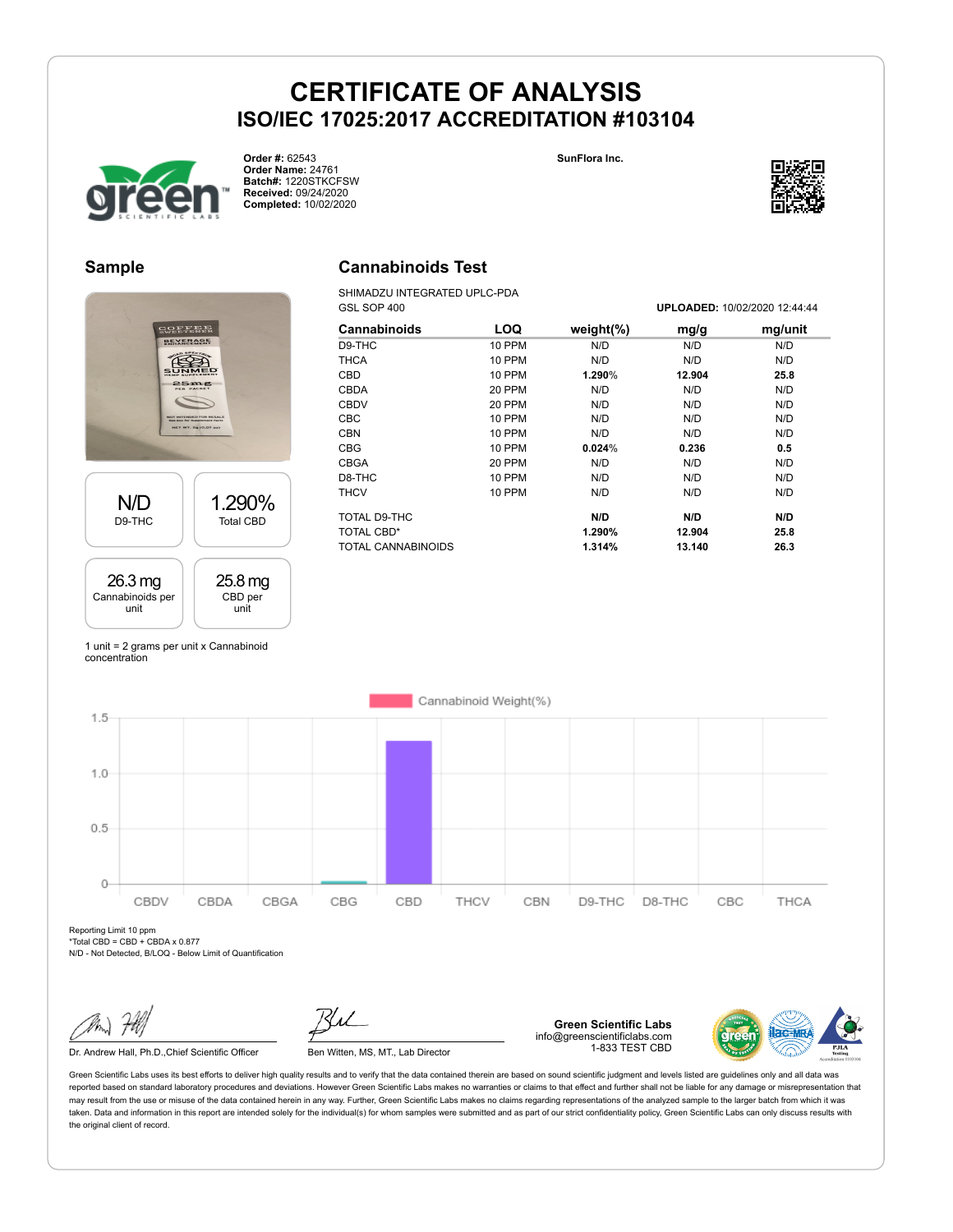**Order #:** 62543 **Order Name:** 24761 **Batch#:** 1220STKCFSW **Received:** 09/24/2020 **Completed:** 10/02/2020

**SunFlora Inc.**



### **PESTICIDE ANALYSIS:**

GSL SOP 401 **PREPARED:** 09/24/2020 17:30:14 **UPLOADED:** 09/25/2020 16:43:18

GCMS-MS - Shimadzu GCMS-TQ8040

| Pesticide           | <b>Action Level</b><br>(ppm) | <b>Results</b><br>(ppm) | LOQ<br>(ppm) | LOD<br>(ppm) |
|---------------------|------------------------------|-------------------------|--------------|--------------|
| CAPTAN              | 0.700                        | N/D                     | 0.003        | 0.001        |
| CHLORDANE           | 0.100                        | N/D                     | 0.003        | 0.001        |
| <b>CHLORFENAPYR</b> | 0.100                        | N/D                     | 0.003        | 0.001        |
| <b>COUMAPHOS</b>    | 0.100                        | N/D                     | 0.003        | 0.001        |

| Pesticide               | <b>Action Level Results LOQ LOD</b><br>(ppm) | (ppm) (ppm) (ppm) |       |       |
|-------------------------|----------------------------------------------|-------------------|-------|-------|
| CYFLUTHRIN              | 2.000                                        | N/D               | 0.003 | 0.001 |
| <b>CYPERMETHRIN</b>     | 1.000                                        | N/D               | 0.003 | 0.001 |
| PARATHION-METHYL        | 0.100                                        | N/D               | 0.003 | 0.001 |
| PENTACHLORONITROBENZENE | 0.100                                        | N/D               | 0.003 | 0.001 |

LCMS-MS - Shimadzu LCMS-8060

| <b>Pesticide</b>     | <b>Action Level</b> | <b>Results</b> | LOQ   | LOD   |
|----------------------|---------------------|----------------|-------|-------|
|                      | (ppm)               | (ppm)          | (ppm) | (ppm) |
| <b>ABAMECTIN B1A</b> | 0.100               | N/D            | 0.005 | 0.001 |
| <b>ACEPHATE</b>      | 0.100               | N/D            | 0.001 | 0.001 |
| <b>ACEQUINOCYL</b>   | 0.100               | N/D            | 0.001 | 0.001 |
| <b>ACETAMIPRID</b>   | 0.100               | N/D            | 0.005 | 0.001 |
| <b>ALDICARB</b>      | 0.100               | N/D            | 0.005 | 0.001 |
| <b>AZOXYSTROBIN</b>  | 0.100               | N/D            | 0.001 | 0.001 |
| <b>BIFENAZATE</b>    | 0.100               | N/D            | 0.005 | 0.001 |
| <b>BIFENTHRIN</b>    | 3.000               | N/D            | 0.005 | 0.001 |
| <b>BOSCALID</b>      | 0.100               | N/D            | 0.005 | 0.001 |
| CARBARYL             | 0.500               | N/D            | 0.003 | 0.001 |
| CARBOFURAN           | 0.100               | N/D            | 0.001 | 0.001 |
| CHLORANTRANILIPROLE  | 10.000              | N/D            | 0.005 | 0.005 |
| <b>CHLORPYRIFOS</b>  | 0.100               | N/D            | 0.001 | 0.001 |
| <b>CLOFENTEZINE</b>  | 0.100               | N/D            | 0.001 | 0.001 |
| <b>DAMINOZIDE</b>    | 0.100               | N/D            | 0.005 | 0.001 |
| <b>DIAZINON</b>      | 0.100               | N/D            | 0.001 | 0.001 |
| <b>DICHLORVOS</b>    | 0.100               | N/D            | 0.005 | 0.001 |
| <b>DIMETHOATE</b>    | 0.100               | N/D            | 0.001 | 0.001 |
| <b>DIMETHOMORPH</b>  | 2.000               | N/D            | 0.005 | 0.001 |
| <b>ETHOPROPHOS</b>   | 0.100               | N/D            | 0.001 | 0.001 |
| <b>ETOFENPROX</b>    | 0.100               | N/D            | 0.001 | 0.001 |
| <b>ETOXAZOLE</b>     | 0.100               | N/D            | 0.010 | 0.005 |
| <b>FENHEXAMID</b>    | 0.100               | N/D            | 0.005 | 0.001 |
| <b>FENOXYCARB</b>    | 0.100               | N/D            | 0.005 | 0.001 |
| <b>FENPYROXIMATE</b> | 0.100               | N/D            | 0.001 | 0.001 |
| <b>FIPRONIL</b>      | 0.100               | N/D            | 0.003 | 0.001 |
| <b>FLONICAMID</b>    | 0.100               | N/D            | 0.025 | 0.010 |
| <b>FLUDIOXONIL</b>   | 0.100               | N/D            | 0.003 | 0.001 |
| <b>HEXYTHIAZOX</b>   | 0.100               | N/D            | 0.005 | 0.001 |
| <b>IMAZALIL</b>      | 0.100               | N/D            | 0.005 | 0.001 |

| <b>Pesticide</b>       | <b>Action Level</b><br><b>Results</b> |       | LOQ   | LOD   |
|------------------------|---------------------------------------|-------|-------|-------|
|                        | (ppm)                                 | (ppm) | (ppm) | (ppm) |
| <b>IMIDACLOPRID</b>    | 5.000                                 | N/D   | 0.005 | 0.001 |
| <b>KRESOXIM-METHYL</b> | 0.100                                 | N/D   | 0.010 | 0.005 |
| <b>MALATHION</b>       | 0.500                                 | N/D   | 0.005 | 0.001 |
| <b>METALAXYL</b>       | 2.000                                 | N/D   | 0.001 | 0.001 |
| <b>METHIOCARB</b>      | 0.100                                 | N/D   | 0.005 | 0.001 |
| <b>METHOMYL</b>        | 1.000                                 | N/D   | 0.001 | 0.001 |
| <b>MEVINPHOS</b>       | 0.100                                 | N/D   | 0.001 | 0.001 |
| <b>MYCLOBUTANIL</b>    | 0.100                                 | N/D   | 0.005 | 0.001 |
| <b>NALED</b>           | 0.100                                 | N/D   | 0.005 | 0.001 |
| OXAMYL                 | 0.500                                 | N/D   | 0.001 | 0.001 |
| <b>PACLOBUTRAZOL</b>   | 0.100                                 | N/D   | 0.005 | 0.001 |
| <b>PERMETHRINS</b>     | 0.500                                 | N/D   | 0.005 | 0.001 |
| <b>PHOSMET</b>         | 0.100                                 | N/D   | 0.005 | 0.001 |
| <b>PIPERONYL</b>       | 3.000                                 | N/D   | 0.001 | 0.001 |
| <b>BUTOXIDE</b>        |                                       |       |       |       |
| <b>PRALLETHRIN</b>     | 0.100                                 | N/D   | 0.005 | 0.005 |
| <b>PROPICONAZOLE</b>   | 0.100                                 | N/D   | 0.010 | 0.005 |
| <b>PROPOXUR</b>        | 0.100                                 | N/D   | 0.001 | 0.001 |
| <b>PYRETHRINS</b>      | 0.500                                 | N/D   | 0.005 | 0.005 |
| (PYRETHRIN I)          |                                       |       |       |       |
| <b>PYRIDABEN</b>       | 0.100                                 | N/D   | 0.005 | 0.001 |
| <b>SPINETORAM</b>      | 0.100                                 | N/D   | 0.001 | 0.001 |
| SPINOSAD               | 0.100                                 | N/D   | 0.001 | 0.001 |
| <b>SPIROMESIFEN</b>    | 0.100                                 | N/D   | 0.005 | 0.001 |
| <b>SPIROTETRAMAT</b>   | 0.100                                 | N/D   | 0.001 | 0.001 |
| SPIROXAMINE            | 0.100                                 | N/D   | 0.001 | 0.001 |
| <b>TEBUCONAZOLE</b>    | 0.100                                 | N/D   | 0.005 | 0.001 |
| <b>THIACLOPRID</b>     | 0.100                                 | N/D   | 0.001 | 0.001 |
| <b>THIAMETHOXAM</b>    | 5.000                                 | N/D   | 0.001 | 0.001 |
| <b>TRIFLOXYSTROBIN</b> | 0.100                                 | N/D   | 0.001 | 0.001 |

N/D = Not Detected, A/LOQ = Above LOQ Level, B/LOQ = Below LOQ Level, B/LOD = Below LOD Level

Dr. Andrew Hall, Ph.D., Chief Scientific Officer Ben Witten, MS, MT., Lab Director

**Green Scientific Labs** info@greenscientificlabs.com 1-833 TEST CBD

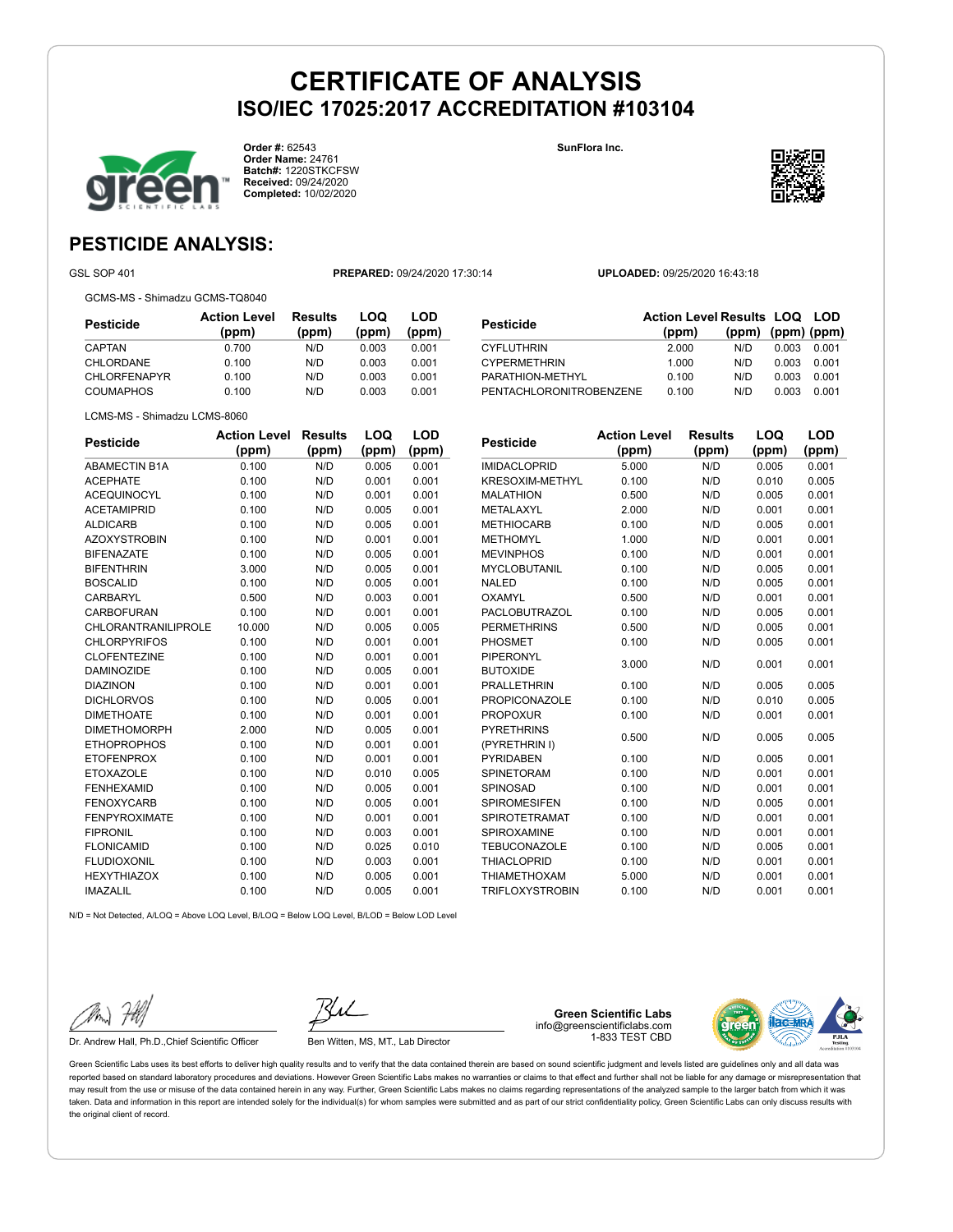

**Order #:** 62543 **Order Name:** 24761 **Batch#:** 1220STKCFSW **Received:** 09/24/2020 **Completed:** 10/02/2020

**SunFlora Inc.**



### **RESIDUAL SOLVENTS:**

Headspace GCMS - Shimadzu GCMS QP2020 with HS20

GSL SOP 405 **Prepared:** 09/24/2020 15:34:01 **Uploaded:** 09/25/2020 16:02:55

| <b>Residual Solvent</b>  | <b>Action Level (ppm)</b> | Results (ppm) | $LOQ$ (ppm) | LOD (ppm) |
|--------------------------|---------------------------|---------------|-------------|-----------|
| 1,1-DICHLOROETHENE       | 8                         | N/D           | 0.63        | 0.63      |
| 1,2- DICHLOROETHANE      | 2                         | N/D           | 0.12        | 0.02      |
| <b>ACETONE</b>           | 5,000                     | N/D           | 140         | 20        |
| <b>ACETONITRILE</b>      | 410                       | N/D           | 25          | 1         |
| <b>BENZENE</b>           |                           | N/D           |             | 0.5       |
| <b>BUTANE</b>            | 5,000                     | N/D           | 50          | 10        |
| <b>CHLOROFORM</b>        |                           | N/D           |             | 0.5       |
| CIS 1,2-DICHLOROETHENE   | 5                         | N/D           | 0.73        | 0.18      |
| <b>ETHANOL</b>           | 5,000                     | <b>B/LOQ</b>  | 140         | 20        |
| ETHYL ACETATE            | 5,000                     | N/D           | 140         | 20        |
| <b>ETHYL ETHER</b>       | 5,000                     | N/D           | 140         | 20        |
| <b>ETHYLENE OXIDE</b>    |                           | N/D           | $\Omega$    | 0         |
| <b>ISOPROPYL ALCOHOL</b> | 5,000                     | N/D           | 140         | 20        |
| <b>METHANOL</b>          | 3,000                     | N/D           | 100         | 20        |
| METHYLENE CHLORIDE       | 125                       | N/D           | 0.15        | 0.15      |
| N-HEPTANE                | 5,000                     | N/D           | 140         | 20        |
| N-HEXANE                 | 290                       | N/D           | 18          | 10        |
| <b>PENTANE</b>           | 5,000                     | N/D           | 140         | 20        |
| <b>PROPANE</b>           | 5,000                     | N/D           | 20          |           |
| <b>TOLUENE</b>           | 890                       | N/D           | 53          |           |
| TRANS 1,2-DICHLOROETHENE | 5                         | N/D           | 0.73        | 0.18      |
| <b>TRICHLOROETHENE</b>   |                           | N/D           |             | 0.5       |
| <b>XYLENES</b>           | 150                       | N/D           | 130         | 20        |

Dr. Andrew Hall, Ph.D., Chief Scientific Officer Ben Witten, MS, MT., Lab Director

**Green Scientific Labs** info@greenscientificlabs.com 1-833 TEST CBD

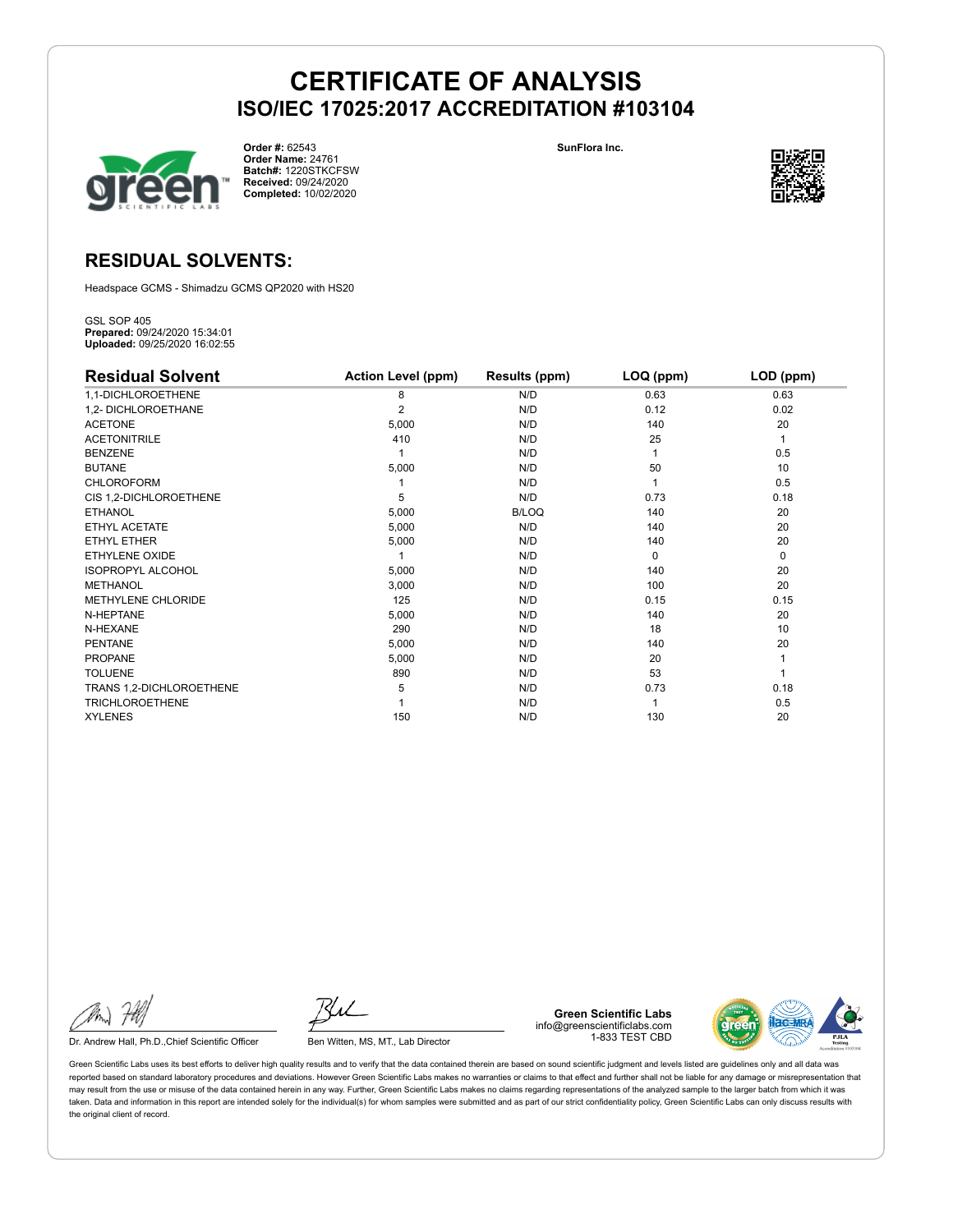

**Order #:** 62543 **Order Name:** 24761 **Batch#:** 1220STKCFSW **Received:** 09/24/2020 **Completed:** 10/02/2020

**SunFlora Inc.**

**Microbial Analysis** GSL SOP 406 **Uploaded:** 12/04/2020 08:35:31



**Microbial Analysis:**

fa PCR - Agilent AriaMX

### **MICROBIAL ANALYSIS:**

PCR - Agilent AriaMX

| Test                      | <b>SOP</b> | <b>Test Method</b> | <b>Device Used</b> | <b>LOD</b>                          | <b>Allowable</b><br>Criteria  | <b>Actual Result Pass/Fail</b> |             |
|---------------------------|------------|--------------------|--------------------|-------------------------------------|-------------------------------|--------------------------------|-------------|
| ASPERGILLUS FUMIGATUS***  | 406.01     | USP 61/62+         | <b>ARIAMX PCR</b>  | 1 CFU/G**                           | DETECT/NOT<br><b>DETECTED</b> | <b>NOT DETECTED</b>            | <b>PASS</b> |
| ASPERGILLUS TERREUS***    | 406.01     | USP 61/62+         | <b>ARIAMX PCR</b>  | 1 CFU/G**                           | DETECT/NOT<br><b>DETECTED</b> | NOT DETECTED                   | <b>PASS</b> |
| ASPERGILLUS FLAVUS***     | 406.01     | USP 61/62+         | <b>ARIAMX PCR</b>  | 1 CFU/G**                           | DETECT/NOT<br><b>DETECTED</b> | <b>NOT DETECTED</b>            | <b>PASS</b> |
| ASPERGILLUS NIGER***      | 406.01     | USP 61/62+         | <b>ARIAMX PCR</b>  | 1 CFU/G**                           | DETECT/NOT<br><b>DETECTED</b> | <b>NOT DETECTED</b>            | <b>PASS</b> |
| STEC E. COLI*             | 406.01     | USP 61/62+         | <b>ARIAMX PCR</b>  | 1 CFU/G**                           | DETECT/NOT<br><b>DETECTED</b> | NOT DETECTED                   | <b>PASS</b> |
| SALMONELLA*               | 406.01     | USP 61/62+         | <b>ARIAMX PCR</b>  | 1 CFU/G**                           | DETECT/NOT<br><b>DETECTED</b> | <b>NOT DETECTED</b>            | <b>PASS</b> |
| TOTAL YEAST AND MOLD      | 406.01     | USP 61/62+         | <b>ARIAMX PCR</b>  | CFU/G BY<br><b>SAMPLE</b><br>TYPE** | 1.000 CFU/G                   | <b>NOT DETECTED</b>            | <b>PASS</b> |
| AEROBIC BACTERIA COUNT    | 406.01     | USP 61/62+         | <b>ARIAMX PCR</b>  | CFU/G BY<br><b>SAMPLE</b><br>TYPE** | 10,000 CFU/G                  | <b>NOT DETECTED</b>            | <b>PASS</b> |
| <b>ENTEROBACTERIACEAE</b> | 406.01     | USP 61/62+         | <b>ARIAMX PCR</b>  | CFU/G BY<br><b>SAMPLE</b><br>TYPE** | <b>100 CFU/G</b>              | <b>NOT DETECTED</b>            | <b>PASS</b> |
| <b>COLIFORM</b>           | 406.01     | USP 61/62+         | <b>ARIAMX PCR</b>  | CFU/G BY<br><b>SAMPLE</b><br>TYPE** | <b>100 CFU/G</b>              | <b>NOT DETECTED</b>            | <b>PASS</b> |

† USP 61 (enumeration of bacteria TAC, TYM, and ENT/Coliform), USP 62 (identifying specific species E.coli Aspergillus etc)

\* STEC and Salmonella run as Multiplex

\*\* CFU/g Calculation based on MIP/Extract matrix

\*\*\* Flavus = 2 Copies of DNA / Fumigatis = 2 Copies of DNA Niger = 20 Copies of DNA / Terrus = 10 copies of DNA

Dr. Andrew Hall, Ph.D., Chief Scientific Officer Ben Witten, MS, MT., Lab Director

**Green Scientific Labs** info@greenscientificlabs.com 1-833 TEST CBD